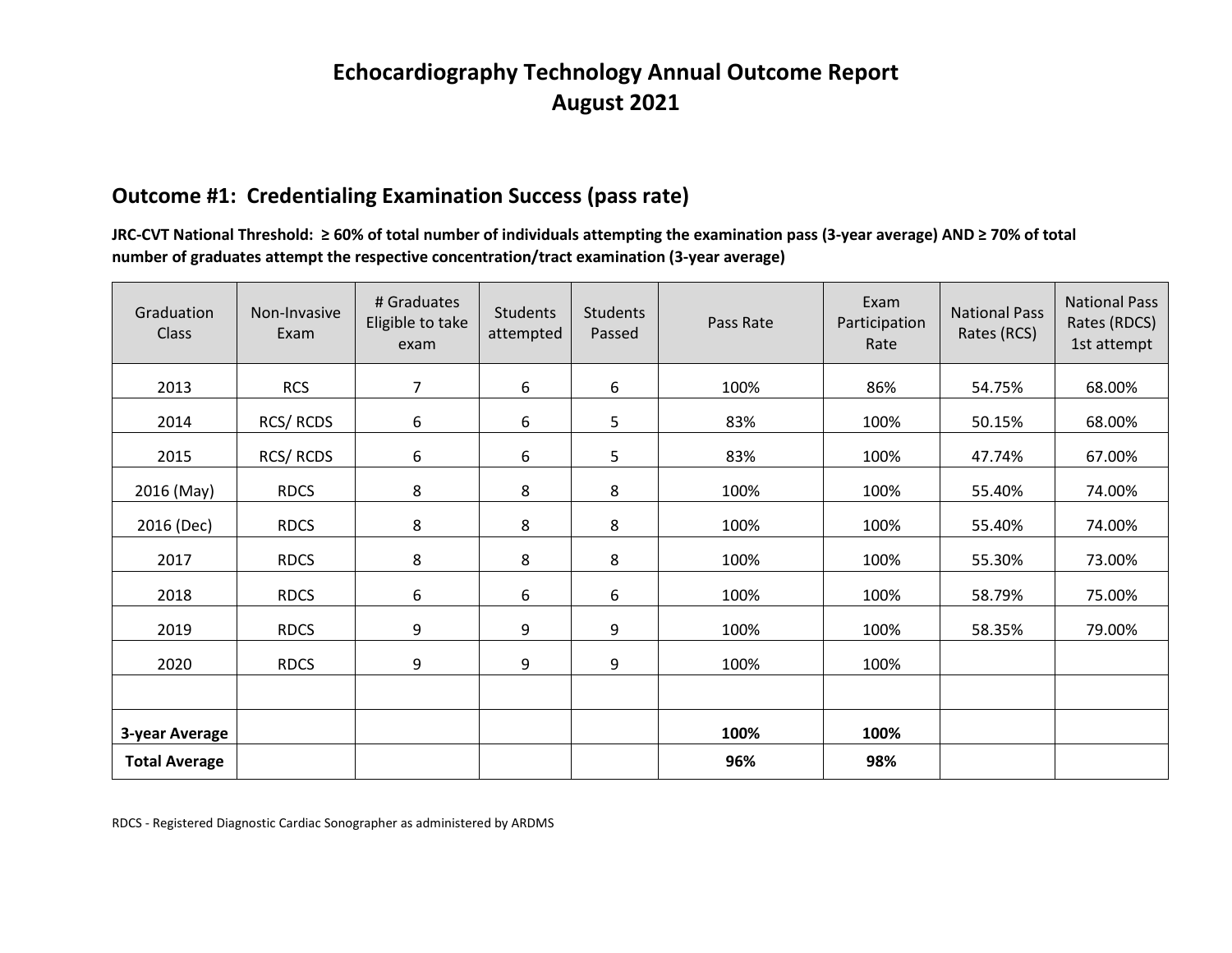# **Echocardiography Technology Annual Outcome Report August 2021**

RCS – Registered Cardiac Sonographer as administered by CCI

### **Outcome #2: Student Retention**

Outcome #2: Student Retention<br>JRC-CVT National Thresholds: ≥ 70% retention of the total number of students in the enrollment cohort. (3-year average)

\*Enrollment by cohort

| Graduation<br>Date | Total<br>Enrollment# | Currently<br>Enrolled | Academic<br>Attrition | Non-<br>Academic<br><b>Attrition (Vol</b><br>Withdrawal) | Graduates | Completion/<br>Graduation<br>Rate | Academic<br><b>Attrition Rate</b> | <b>Total Attrition</b><br>Rate | Retention<br>Rate |
|--------------------|----------------------|-----------------------|-----------------------|----------------------------------------------------------|-----------|-----------------------------------|-----------------------------------|--------------------------------|-------------------|
| $Jul-13$           | 8                    |                       |                       | 0                                                        |           | 87.50%                            | 12.50%                            | 12.50%                         | 87.50%            |
| $May-14$           | 8                    |                       |                       |                                                          | 6         | 85.71%                            | 12.50%                            | 25.00%                         | 75.00%            |
| $May-15$           | 8                    |                       |                       |                                                          | 6         | 85.71%                            | 12.50%                            | 25.00%                         | 75.00%            |
| $May-16$           | 8                    |                       | 0                     |                                                          | 8         | 100.00%                           | $0.00\%$                          | 12.50%                         | 100.00%           |
| $Dec-16$           | 8                    |                       | $\mathbf{0}$          |                                                          |           | 87.50%                            | $0.00\%$                          | 12.50%                         | 87.50%            |
| Dec-17             | 10                   |                       |                       |                                                          | 8         | 80.00%                            | 10.00%                            | 20.00%                         | 80.00%            |
| Dec-18             | 10                   |                       | $\overline{2}$        | $\mathbf{2}$                                             | 6         | 60.00%                            | 20.00%                            | 40.00%                         | 60.00%            |
| $Dec-19$           | 9                    | $\Omega$              | $\mathbf{0}$          | 0                                                        | 9         | 100.00%                           | 0.00%                             | 0.00%                          | 100.00%           |
| <b>DEC-20</b>      | 10                   | 9                     |                       | $\mathbf{0}$                                             | 9         | 90.00%                            | 10.00%                            | 10.00%                         | 90.00%            |
|                    |                      |                       |                       |                                                          |           |                                   |                                   |                                |                   |
|                    |                      |                       |                       |                                                          |           | 86.25%                            |                                   |                                | 86.25%            |
| Overall            |                      |                       |                       |                                                          |           |                                   |                                   |                                |                   |
| Average            | 89.00                |                       |                       |                                                          |           | 86.27%                            | 8.61%                             | 17.50%                         | 83.89%            |